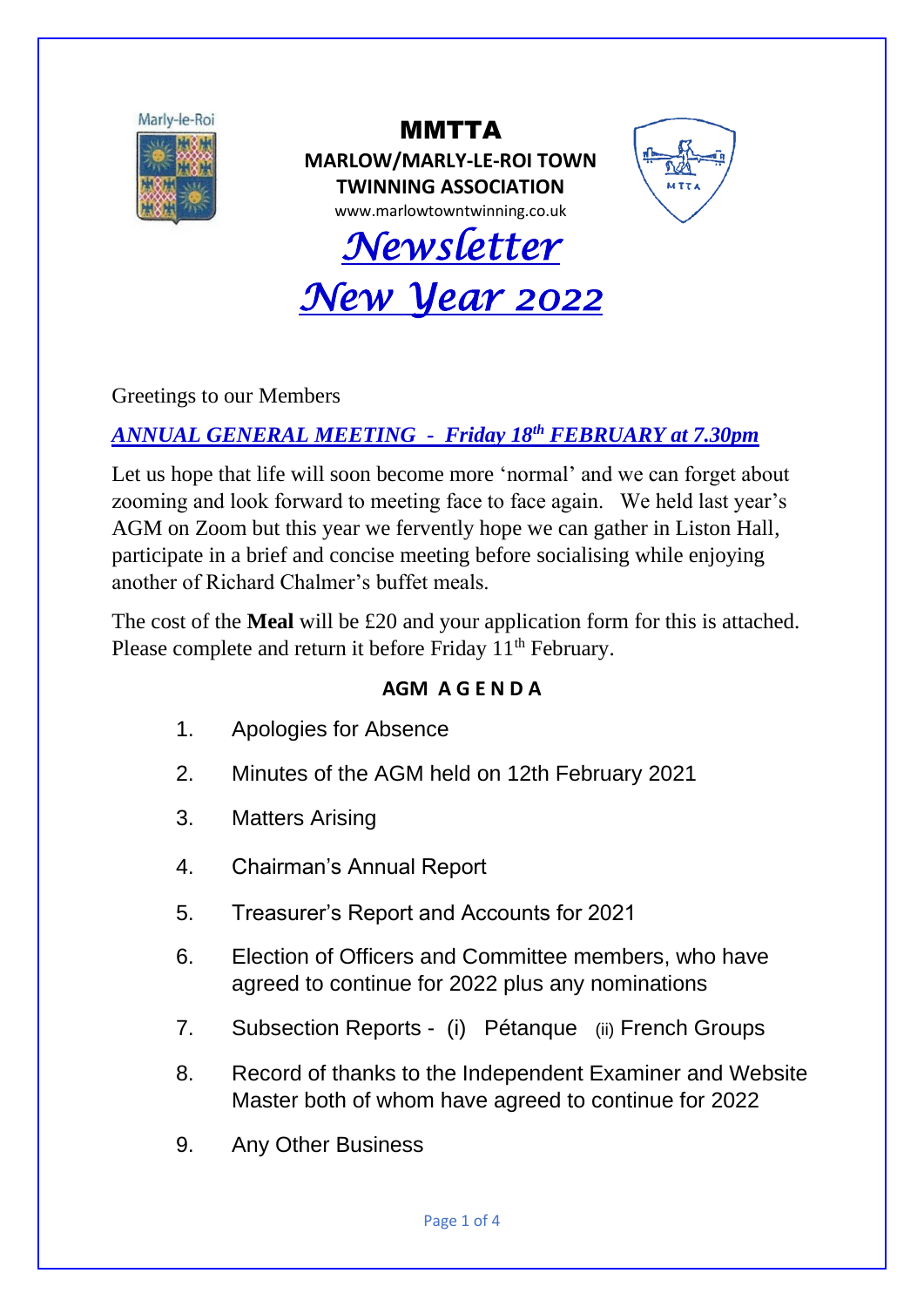## *Election of Officers and Committee 2022-2023*

The majority of the current officers and committee are willing to continue until February 2023. *However, Alison Rae is standing down after many years of excellent service on the committee, which means that we are looking for someone to replace her position as Secretary*.

Being on committee means that you help to plan and guide the association and we would love to hear from anyone who would like to join us - please do think about playing a vital and enjoyable role in MMTTA and contact any member of the committee for more information.

We are always pleased to hear from anyone who would be ready to go on the 'helpers' list to assist committee members at specific events. Do speak to any committee member if you'd like to volunteer or to hand in your nomination/s for new members to Alison before the meeting.

| Suzanne Brown       | Chairman      | <b>Personal Telephone numbers</b>                  |
|---------------------|---------------|----------------------------------------------------|
| Wilma Johnston Ball | Vice Chairman | and email addresses are<br>removed in this website |
| Alison Rae          | Secretary     | version of the newsletter                          |
| Jill Smith          | Treasurer     |                                                    |
| John P Smith        | Membership    |                                                    |
| Patricia Hall       | Committee     |                                                    |
| <b>Helen Glover</b> | Committee     |                                                    |
| Dee Philpott        | Committee     |                                                    |
| Jill Walker         | Committee     |                                                    |

#### *Current MMTTA Committee - 2021*

### *SUBSCRIPTIONS 2022-23*

Many thanks to those who have already renewed their memberships (£5 per person). Can we now remind the rest of you to do so; the required application form follows at the end of the Bulletin.

If you've forgotten (like me) whether or not you have already done so, please email our Membership Secretary, John on: [smith\\_spinfield@btinternet.com](mailto:smith_spinfield@btinternet.com)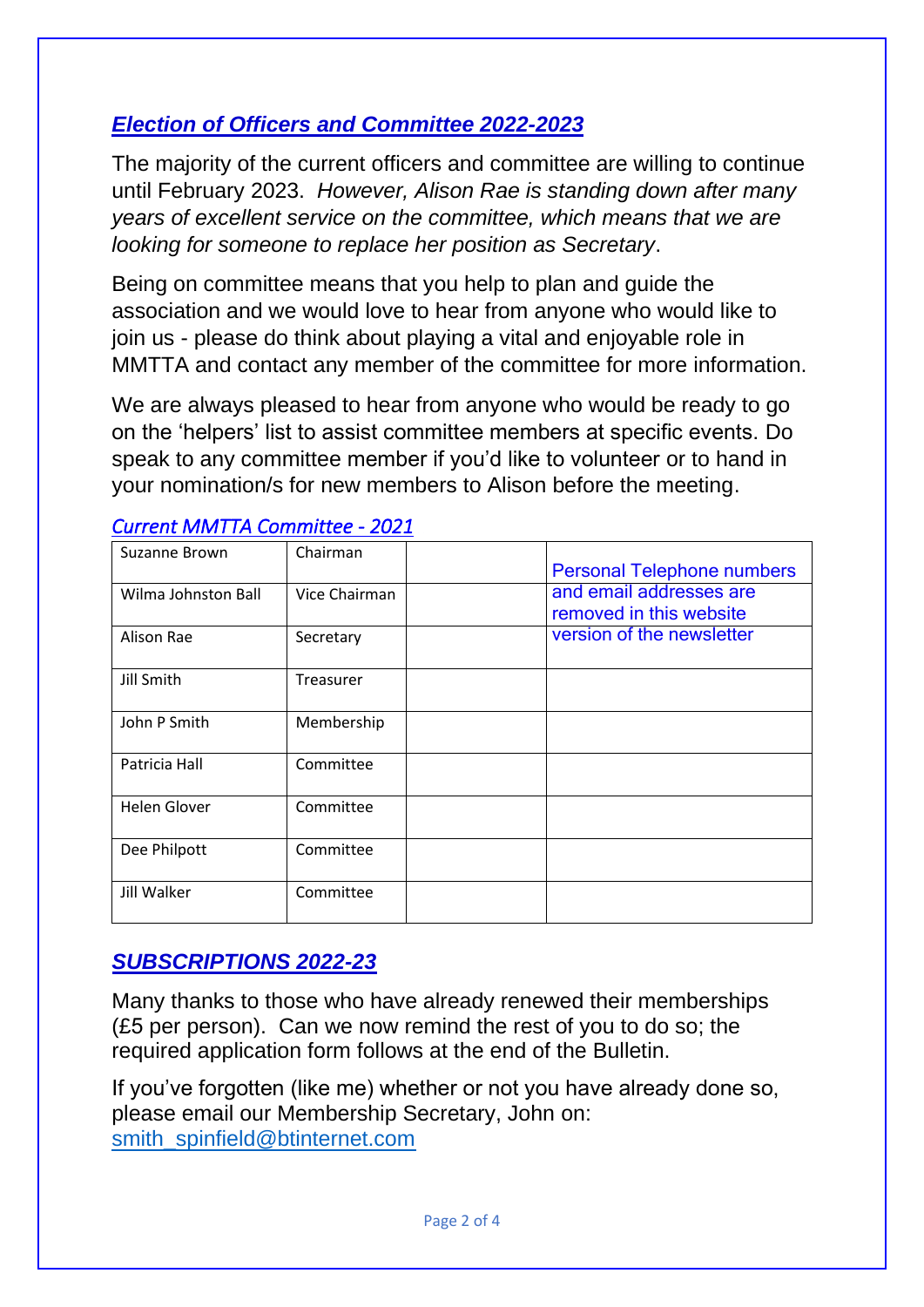### *Christmas Social 2021 - "Canapés, Wine and Music for Christmas"*



On 11<sup>th</sup> December thirty-eight intrepid members were determined not to be beaten and met together in Liston Hall for our Christmas Event. All the official rules and regulations were followed and so far as we know everyone remained healthy afterwards. Suzanne organised delicious canapés, the wine flowed and we listened to the delightful sounds of the Allsorts Saxophone Quartet playing a wide variety of Christmas and popular melodies. We weren't officially allowed to sing but somehow managed to hum through our facemasks and tap our feet to the music.